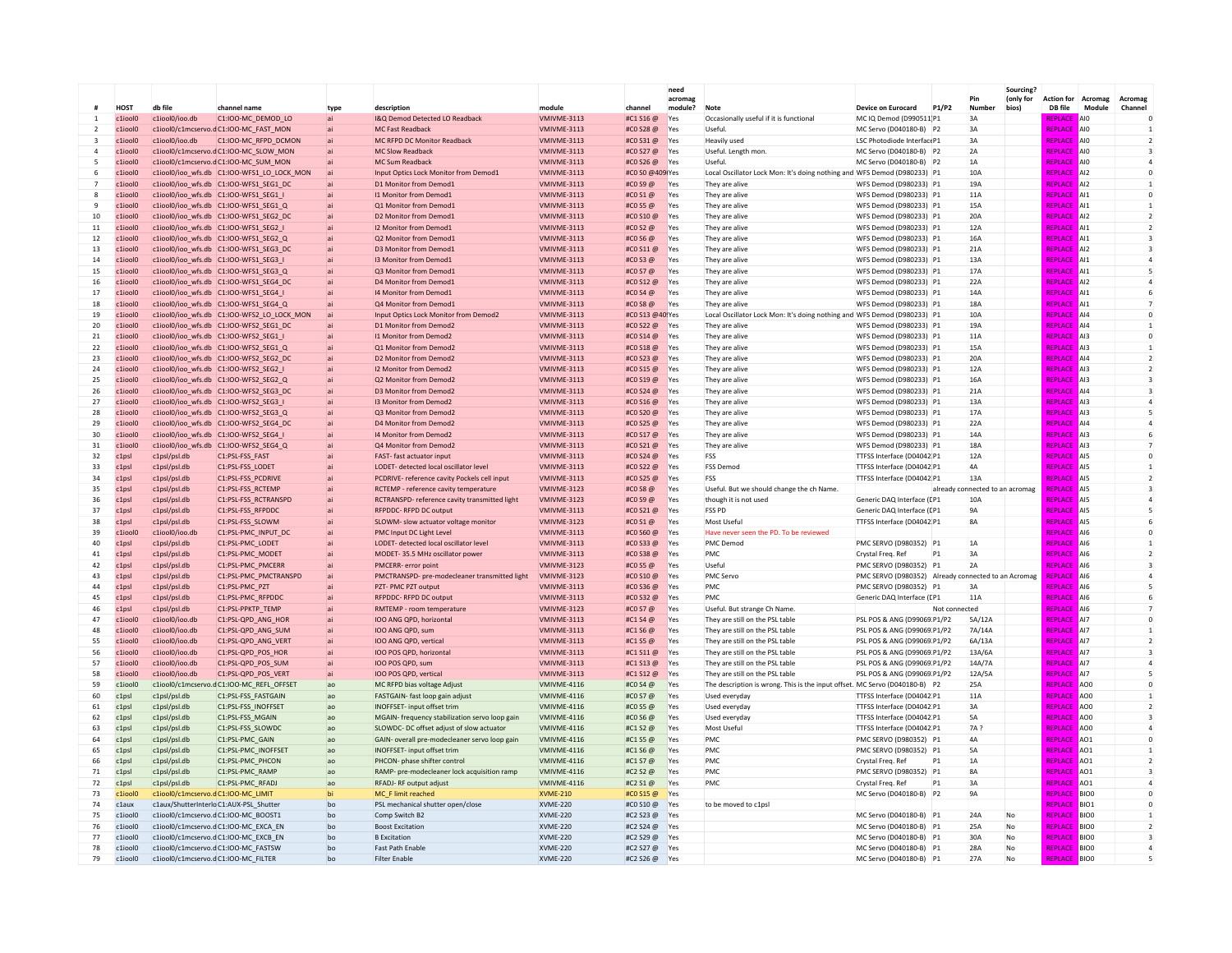|            |                           |                                                                      |                                                        |                  |                                                                       |                                    |                                  | need<br>acroma                   |                                                                            |                                                    |                | Pin                  | <b>Sourcing</b><br>(only for | <b>Action for</b>                | Acromag                              | Acromag                  |
|------------|---------------------------|----------------------------------------------------------------------|--------------------------------------------------------|------------------|-----------------------------------------------------------------------|------------------------------------|----------------------------------|----------------------------------|----------------------------------------------------------------------------|----------------------------------------------------|----------------|----------------------|------------------------------|----------------------------------|--------------------------------------|--------------------------|
|            | HO <sub>S</sub> T         | db file                                                              | channel name                                           | type             | description                                                           | module                             | channel                          | module?                          | Note                                                                       | <b>Device on Eurocard</b>                          | P1/P2          | <b>Number</b>        | bios)                        | DB file                          | Module                               | Channel                  |
| 80         | $c1$ ioolO                |                                                                      | c1iool0/c1mcservo.dC1:IOO-MC_LATCH_FN                  | bo               | <b>B</b> Excitation                                                   | <b>XVME-220</b>                    | #C0 S16 @                        | Yes                              | Not sure what this is                                                      | MC Servo (D040180-B) P2                            |                | <b>16A</b>           | No                           | <b>REPLACE</b>                   | <b>BIOC</b>                          | 6                        |
| 81         | c1iool0                   |                                                                      | c1iool0/c1mcservo.dC1:IOO-MC_LIMITER                   | bo               | <b>Toggle Diodes</b>                                                  | <b>XVME-220</b>                    | #C2 S31 @                        | Yes                              |                                                                            | MC Servo (D040180-B) P1                            |                | 32A                  | No                           | <b>REPLACE</b>                   | <b>BIOO</b>                          | 7                        |
| 82         | c1iool0                   |                                                                      | c1iool0/c1mcservo.dC1:IOO-MC_OPTIONA                   | bo               | Daughter Board A Enable                                               | <b>XVME-220</b>                    | #C2 S25 @                        | Yes                              |                                                                            | MC Servo (D040180-B) P1                            |                | 26A                  | No                           | <b>REPLACE</b>                   | <b>BIOO</b>                          | 8                        |
| 83         | c1iool0                   |                                                                      | c1iool0/c1mcservo.dC1:IOO-MC_OPTIONB                   | bo               | Daughter Board B Enable                                               | <b>XVME-220</b>                    | #C2 S30 @                        | Yes                              |                                                                            | MC Servo (D040180-B) P1                            |                | 31A                  | No                           | REPLACE                          | <b>BIOO</b>                          | $\overline{9}$           |
| 84<br>85   | c1iool0<br>c1iool0        | c1iool0/c1mcservo.dC1:IOO-MC POL<br>c1iool0/c1mcservo.dC1:IOO-MC SW1 |                                                        | bo<br>bo         | Servo split polarity<br><b>Input Switch</b>                           | <b>XVME-220</b><br><b>XVME-220</b> | #C2 S28 @<br>#C2 S18 @           | Yes<br>Yes                       |                                                                            | MC Servo (D040180-B) P1<br>MC Servo (D040180-B) P1 |                | 29A<br>19A           | No<br>No                     | REPLACE<br>REPLACE               | <b>BIO0</b><br>BIO <sub>0</sub>      | 10<br>$11\,$             |
| 86         | $c1$ ioolO                | c1iool0/c1mcservo.dC1:IOO-MC SW2                                     |                                                        | ho               | AO Path Switch                                                        | <b>XVMF-220</b>                    | #C2 S19 @                        | Yes                              |                                                                            | MC Servo (D040180-B) P1                            |                | 20A                  | No                           | <b>REPLACE</b>                   | <b>BIOO</b>                          | 12                       |
| 87         | c1iool0                   | c1iool0/c1mcservo.dC1:IOO-MC_SW3                                     |                                                        | bo               | <b>INPUT 2 SWITCH</b>                                                 | XVME-220                           | #C2 S20 @                        | Yes                              |                                                                            | MC Servo (D040180-B) P1                            |                | 21A                  | No                           | REPLACE                          | <b>BIOO</b>                          | 13                       |
| 92         | c1iool0                   |                                                                      | c1iool0/ioo_wfs.db C1:IOO-WFS1_SEG1_ATTEN              | bo               | SW1 demod1                                                            | <b>XVME-220</b>                    | #C0 S0 @                         | Yes                              | Not recorded. But still alive and effective. D9800: WFS Demod (D980233) P1 |                                                    |                | 1A                   | No                           | <b>REPLACE</b>                   | <b>BIO2</b>                          | $\bf 0$                  |
| 93         | c1iool0                   |                                                                      | c1iool0/ioo_wfs.db C1:IOO-WFS1_SEG2_ATTEN              | bo               | SW2 demod1                                                            | XVME-220                           | #CO S1 @                         | Yes                              | Not recorded. But still alive and effective. D9800: WFS Demod (D980233) P1 |                                                    |                | 2A                   | No                           | REPLACE                          | <b>BIO2</b>                          | $\mathbf{1}$             |
| 94         | c1iool0                   |                                                                      | c1iool0/ioo wfs.db C1:IOO-WFS1 SEG3 ATTEN              | bo               | SW3 demod1                                                            | <b>XVME-220</b>                    | #CO S2 @                         | Yes                              | Not recorded. But still alive and effective. D9800: WFS Demod (D980233) P1 |                                                    |                | 3A                   | No                           | REPLACE                          | <b>BIO2</b>                          | $\overline{2}$           |
| 95         | c1iool0                   |                                                                      | c1iool0/ioo_wfs.db C1:IOO-WFS1_SEG4_ATTEN              | bo               | SW4 demod1                                                            | XVME-220                           | #CO S3 @                         | Yes                              | Not recorded. But still alive and effective. D9800: WFS Demod (D980233) P1 |                                                    |                | 4A                   | No                           | REPLACE                          | BIO <sub>2</sub>                     | 3                        |
| 96         | c1iool0                   |                                                                      | c1iool0/ioo_wfs.db C1:IOO-WFS2_SEG1_ATTEN              | bo               | SW1 demod2                                                            | XVME-220                           | #CO S8 @                         | Yes                              | Not recorded. But still alive and effective. D9800: WFS Demod (D980233) P1 |                                                    |                | 1A                   | No                           | <b>REPLACE</b>                   | BIO <sub>2</sub>                     | $\overline{4}$           |
| 97         | c1iool0                   |                                                                      | c1iool0/ioo_wfs.db C1:IOO-WFS2_SEG2_ATTEN              | bo               | SW2 demod2                                                            | <b>XVME-220</b>                    | #CO S9 @                         | Yes                              | Not recorded. But still alive and effective. D9800: WFS Demod (D980233) P1 |                                                    |                | 2A                   | No                           | REPI ACI                         | BIO <sub>2</sub>                     | 5                        |
| 98         | c1iool0                   |                                                                      | c1iool0/ioo_wfs.db C1:IOO-WFS2_SEG3_ATTEN              | bo               | SW3 demod2                                                            | XVME-220                           | #C0 S10 @                        | Yes                              | Not recorded. But still alive and effective. D9800: WFS Demod (D980233) P1 |                                                    |                | 3A                   | No                           | <b>REPLACI</b>                   | BIO <sub>2</sub>                     | 6                        |
| 99         | $c1$ ioolo                |                                                                      | c1iool0/ioo_wfs.db C1:IOO-WFS2_SEG4_ATTEN              | ho               | SW4 demod2                                                            | <b>XVMF-220</b>                    | #C0 S11 @                        | Yes                              | Not recorded. But still alive and effective. D9800: WFS Demod (D980233) P1 |                                                    |                | 4A                   | No                           | <b>REPLACI</b>                   | BIO <sub>2</sub>                     | $\overline{7}$           |
| 100        | $c1$ nsl                  | c1nsl/nsl.dh                                                         | C1:PSL-FSS FASTSWEEP                                   | ho               | FASTSWEEPTEST- front panel ramp input                                 | <b>XVME-220</b>                    | #C0 S18 @                        | Yes                              | TTEES                                                                      | TTESS Interface (D04042 P1                         |                | 14A                  | Yes                          | <b>REPLACE</b>                   | <b>BIO3</b>                          | $\Omega$                 |
| 101        | c1ns                      | c1psl/psl.db                                                         | C1:PSL-FSS_SW1                                         | ho               | SW1- front panel switch 1                                             | <b>XVME-220</b>                    | #CO S4 @                         | Yes                              | <b>TTFFS</b>                                                               | TTFSS Interface (D04042 P1                         |                | 1A                   | Yes                          | <b>REPLACE</b>                   | <b>BIO3</b>                          | $\mathbf{1}$             |
| 102        | c1 <sub>DS</sub>          | c1psl/psl.db                                                         | C1:PSL-FSS_SW2                                         | bo               | SW2- front panel switch 2                                             | XVME-220                           | #CO S5 @                         | Yes                              | <b>TTFFS</b>                                                               | TTFSS Interface (D04042 P1                         |                | 2A                   | Yes                          | <b>REPLACE</b>                   | <b>BIO3</b>                          | $\overline{\phantom{a}}$ |
| 103        | c1 <sub>DS</sub>          | c1psl/psl.db                                                         | C1:PSL-PMC BLANK                                       | bo               | BLANK- blank input to PMC PZT                                         | <b>XVME-220</b>                    | #C0 S15 @                        | Yes                              | <b>PMC Servo</b>                                                           | PMC SERVO (D980352) P1                             |                | <b>9A</b>            | No                           | REPLACE                          | <b>BIO2</b>                          | 8                        |
| 104        | c1 <sub>DS</sub>          | c1psl/psl.db                                                         | C1:PSL-PMC PHFLIP                                      | bo               | PHFLIP- flip phase by 180 degrees                                     | XVME-220                           | #CO S14 @                        | Yes                              | <b>PMC Servo</b>                                                           | Crystal Freq. Ref                                  | P <sub>1</sub> | 4A                   | No                           | REPLACE                          | <b>BIO2</b>                          | 9                        |
| 105        | c1 <sub>DS</sub>          | c1psl/psl.db                                                         | C1:PSL-PMC SW1                                         | bo               | SW1- switch 1                                                         | <b>XVME-220</b>                    | #CO S9 @                         | Yes                              | PMC Servo                                                                  | PMC SERVO (D980352) P1                             |                | 6A                   | No                           | REPLACE                          | <b>BIO2</b>                          | 10                       |
| 106<br>107 | $c1$ psl<br>$c1$ ioolo    | c1psl/psl.db                                                         | C1:PSI-PMC SW2<br>c1iool0/c1mcservo.dC1:IOO-MC AO BITS | ho<br>mbboDirect | SW <sub>2</sub> - switch <sub>2</sub><br>AO gain bits                 | <b>XVMF-220</b><br><b>XVME-220</b> | #C0 S10 @<br>#C2 S6 @            | Yes                              | <b>PMC Servo</b><br>6bit:                                                  | PMC SERVO (D980352) P1                             |                | <b>7A</b><br>13A-18A | No<br>No                     | <b>REPLACE</b><br><b>REPLACE</b> | BIO <sub>2</sub><br>BIO <sub>1</sub> | 11<br>1,2,3,4,5,6        |
| 108        | c1iool0                   |                                                                      | c1iool0/c1mcservo.dC1:IOO-MC_BOOST2_BITS               | mbboDirect       | Boost bits                                                            | <b>XVME-220</b>                    | #C2 S21 @                        | Yes<br>Yes                       | 2 <sub>bits</sub>                                                          | MC Servo (D040180-B) P1<br>MC Servo (D040180-B) P1 |                | 22A, 23A             | No                           | <b>REPLACE</b>                   | <b>BIOO</b>                          | 14.15                    |
| 109        | c1iool0                   |                                                                      | c1iool0/c1mcservo.dC1:IOO-MC REFL BITS                 | mbboDirect       | <b>REFL gain bits</b>                                                 | <b>XVME-220</b>                    | #C2 S0 @                         | Yes                              | <b>6bits</b>                                                               | MC Servo (D040180-B) P1                            |                | $1A-6A$              | No                           | REPLACI                          | BIO <sub>1</sub>                     | 7.8.9.10.11.1            |
| 110        | c1iool0                   |                                                                      | c1iool0/c1mcservo.dC1:IOO-MC_VCO_BITS                  | mbboDirect       | VCO gain bits                                                         | <b>XVME-220</b>                    | #C2 S12 @                        | Yes                              | <b>Shit</b>                                                                | MC Servo (D040180-B) P1                            |                | 7A-12A               | No                           | REPLAC                           | BIO1   BIO213,14,15   1              |                          |
| 111        | c1 <sub>DS</sub>          | c1psl/iss.db                                                         | C1:PSL-ISS INMONPD                                     |                  | INMONPD- IN Out PD DC                                                 | VMIVME-3123                        | #CO S12 @                        | N <sub>O</sub>                   | ISS should be renewed                                                      |                                                    |                |                      |                              | <b>COP</b>                       |                                      |                          |
| 112        | c1 <sub>DS</sub>          | c1psl/iss.db                                                         | C1:PSL-ISS CSDRIVE                                     |                  | <b>CSDRIVE- current shunt drive</b>                                   | VMIVME-3123                        | #C0 S11 @                        | <b>NO</b>                        | ISS should be renewed                                                      |                                                    |                |                      |                              | <b>COPY</b>                      |                                      |                          |
| 113        | c1 <sub>ps</sub>          | c1psl/iss.db                                                         | C1:PSL-ISS_CSDRIVE_MEAN                                |                  | CSDRIVE- current shunt drive mean value                               | VMIVME-3123                        | #CO S11@                         | <b>NO</b>                        | ISS should be renewed                                                      |                                                    |                |                      |                              | <b>COPY</b>                      |                                      |                          |
| 114        | c1 <sub>ps</sub>          | c1psl/iss.db                                                         | C1:PSL-ISS_INSENSPD                                    |                  | <b>INSENSPD-IN In PD DC</b>                                           | VMIVME-3123                        | #CO S4 @                         | <b>NO</b>                        | ISS should be renewed                                                      |                                                    |                |                      |                              | COPY                             |                                      |                          |
| 115        | c1 <sub>ps</sub>          | c1psl/iss.db                                                         | C1:PSL-ISS_INERRPT                                     |                  | <b>INERRPT- In ErrP Sat</b>                                           | VMIVME-3123                        | #CO S13 @                        | <b>NO</b>                        | ISS should be renewed                                                      |                                                    |                |                      |                              | COPY                             |                                      |                          |
| 116        | c1 <sub>ps</sub>          | c1psl/iss.db                                                         | C1:PSL-ISS_CSSAT                                       |                  | <b>CSSAT-</b> current shunt saturation monitor                        | VMIVME-3123                        | #C0 S14 @                        | <b>NO</b>                        | ISS should be renewed                                                      |                                                    |                |                      |                              | COPY                             |                                      |                          |
| 117        | c1 <sub>DS</sub>          | c1psl/iss.db                                                         | C1:PSL-ISS INTESTENABLE                                | bo               | <b>INTESTENABLE-Test IN enable</b>                                    | <b>XVME-220</b>                    | #CO S23 @                        | <b>NO</b>                        | ISS should be renewed                                                      |                                                    |                |                      |                              | COPY                             |                                      |                          |
| 118        | c1ns                      | c1nsl/iss.dh                                                         | C1:PSL-ISS_INLOOPSWITCH                                | ho               | INI OOPSWITCH- enable/disable loop                                    | <b>XVMF-220</b>                    | #C0 \$24 @                       | N <sub>O</sub>                   | ISS should be renewed                                                      |                                                    |                |                      |                              | COPY                             |                                      |                          |
| 119        | c1psl                     | c1psl/iss.db                                                         | C1:PSL-ISS LFSERVO                                     | ao               | <b>LESERVO- slow servo</b>                                            | VMIVMF-4116                        | #C <sub>2</sub> S <sub>3</sub> @ | N <sub>O</sub>                   | ISS should be renewed                                                      |                                                    |                |                      |                              | COPY                             |                                      |                          |
| 120        | c1 <sub>ps</sub>          | c1psl/iss.db                                                         | C1:PSL-ISS VGAGAIN                                     | ao               | VGAGAIN- in-the-loop photodetector offset                             | VMIVME-4116                        | #C2 S6 @                         | <b>NO</b>                        | ISS should be renewed                                                      |                                                    |                |                      |                              | COPY                             |                                      |                          |
| 121        | c1 <sub>DS</sub>          | c1psl/psl.db                                                         | C1:PSL-126MOPA AMPMON                                  | ai               | AMPMON- power amplifier monitor                                       | VMIVME-3123                        | #CO S2 @                         | <b>NO</b>                        | No MOPA                                                                    |                                                    |                |                      |                              | DELETE                           |                                      |                          |
| 122        | c1psl                     | c1psl/psl.db                                                         | C1:PSL-126MOPA 126MON                                  | <b>ai</b>        | 126MON- master oscillator monitor                                     | VMIVME-3123                        | #CO S6 @                         | N <sub>O</sub>                   | No MOPA                                                                    |                                                    |                |                      |                              | <b>ELETE</b>                     |                                      |                          |
| 123<br>124 | c1ns<br>c1ns              | c1nsl/nsl.dh                                                         | C1:LSC-EX GRNBEAT FREQ                                 | calc             | <b>FX-PSL Green Beat Note Frequency</b>                               | VMIVMF-3113                        | #C0 \$10 @                       | N <sub>O</sub><br>N <sub>O</sub> | No MOPA                                                                    |                                                    |                |                      |                              | <b>COPY</b>                      |                                      |                          |
|            |                           | c1psl/psl.db                                                         | C1:PSL-126MOPA 126PWR                                  | <b>ai</b>        | 126PWR-126 Power Monitor<br>DTMP- diode temperature                   | VMIVME-3113                        |                                  | <b>NO</b>                        | No MOPA                                                                    |                                                    |                |                      |                              | <b>DELETE</b><br>DELETE          |                                      |                          |
| 125<br>126 | c1psl<br>c1 <sub>DS</sub> | c1psl/psl.db<br>c1psl/psl.db                                         | C1:PSL-126MOPA_DTMP<br>C1:PSL-126MOPA LTMP             |                  | LTMP- measured crystal temperature                                    | VMIVME-3113                        | #CO S11 @<br>#C0 S12 @           | <b>NO</b>                        | No MOPA                                                                    |                                                    |                |                      |                              | DELETE                           |                                      |                          |
| 127        | c1psl                     | c1psl/psl.db                                                         | C1:PSL-126MOPA DMON                                    |                  | DMON- NPRO pump laser diode power                                     | VMIVME-3113                        | #CO S13 @                        | <b>NO</b>                        | No MOPA                                                                    |                                                    |                |                      |                              | <b>DELETE</b>                    |                                      |                          |
| 128        | c1 <sub>DS</sub>          | c1psl/psl.db                                                         | C1:PSL-126MOPA LMON                                    |                  | LMON- NPRO power before fiber                                         | VMIVME-3113                        | #C0 S14 @                        | <b>NO</b>                        | No MOPA                                                                    |                                                    |                |                      |                              | DELETE                           |                                      |                          |
| 129        | c1 <sub>DS</sub>          | c1psl/psl.db                                                         | C1:PSL-126MOPA CURMON                                  |                  | CURMON- NPRO diode current monitor                                    | VMIVMF-3113                        | #C0 S15 @                        | N <sub>O</sub>                   | No MOPA                                                                    |                                                    |                |                      |                              | <b>DELETE</b>                    |                                      |                          |
| 130        | c1 <sub>ps</sub>          | c1psl/psl.db                                                         | C1:PSL-126MOPA_DTEC                                    |                  | DTEC- voltage applied to diode TEC                                    | VMIVME-3113                        | #C0 S16 @                        | <b>NO</b>                        | No MOPA                                                                    |                                                    |                |                      |                              | <b>DELETE</b>                    |                                      |                          |
| 131        | c1 <sub>ps</sub>          | c1psl/psl.db                                                         | C1:PSL-126MOPA_LTEC                                    |                  | LTEC- voltage applied to NPRO TEC                                     | VMIVME-3113                        | #CO S17 @                        | <b>NO</b>                        | No MOPA                                                                    |                                                    |                |                      |                              | <b>DELETE</b>                    |                                      |                          |
| 132        | c1psl                     | c1psl/psl.db                                                         | C1:PSL-126MOPA CURMON2                                 |                  | CURMON2- power amplifier diode current monitor                        | VMIVME-3113                        | #C0 S18 @                        | <b>NO</b>                        | No MOPA                                                                    |                                                    |                |                      |                              | <b>DELETE</b>                    |                                      |                          |
| 133        | c1psl                     | c1psl/psl.db                                                         | C1:PSL-126MOPA_HTEMP                                   |                  | HTEMP- head temperature                                               | VMIVME-3113                        | #CO S19 @                        | <b>NO</b>                        | No MOPA                                                                    |                                                    |                |                      |                              | DELETE                           |                                      |                          |
| 134        | c1 <sub>DS</sub>          | c1psl/psl.db                                                         | C1:PSL-126MOPA HTEMPSET                                | <b>ai</b>        | HTEMPSET- head temperature set point                                  | VMIVME-3113                        | #CO \$20 @                       | <b>NO</b>                        | No MOPA                                                                    |                                                    |                |                      |                              | ELETE                            |                                      |                          |
| 135        | c1psl                     | c1psl/psl.db                                                         | C1:PSL-FSS_LOCALC                                      | cald             |                                                                       |                                    |                                  | N <sub>O</sub>                   |                                                                            |                                                    |                |                      |                              | <b>COPY</b>                      |                                      |                          |
| 136        | c1 <sub>ps</sub>          | c1psl/psl.db                                                         | C1:PSL-FSS RCTLL                                       | ao               | RCTLL- Reference cavity transmission threshold                        | Soft Channel                       |                                  | N <sub>O</sub>                   |                                                                            |                                                    |                |                      |                              | COPY                             |                                      |                          |
| 137        | c1 <sub>ps</sub>          | c1psl/psl.db                                                         | C1:PSL-PMC_PMCTLL                                      | ao               | PMCTLL- PMC transmission threshold                                    | Soft Channel                       |                                  | <b>NO</b>                        |                                                                            |                                                    |                |                      |                              | COPY                             |                                      |                          |
| 138        | c1psl                     | c1psl/psl.db                                                         | C1:PSL-PMC_LOCALC                                      | cald             |                                                                       |                                    |                                  | N <sub>O</sub>                   |                                                                            |                                                    |                |                      |                              | COPY                             |                                      |                          |
| 139        | c1 <sub>DS</sub>          | c1psl/psl.db                                                         | C1:PSL-FSS_MODET                                       | <b>ai</b>        | MODET-21.5 MHz oscillator power                                       | VMIVMF-3113                        | #CO S37@                         | <b>NO</b>                        | No Ref cay                                                                 |                                                    |                |                      |                              | <b>DELETE</b>                    |                                      |                          |
| 140        | c1 <sub>DS</sub>          | c1nsl/nsl.dh                                                         | C1:PSL-FSS_MINCOMEAS                                   | <b>lai</b>       | MINCOMEAS Drive to the MINCO controller from tem VMIVME-3123          |                                    | $#CO$ S3 @                       | N <sub>O</sub>                   | No Ref cay                                                                 |                                                    |                |                      |                              | DELETE                           |                                      |                          |
| 141        | c1psl                     | c1psl/psl.db                                                         | C1:PSL-FSS VCODETPWR                                   |                  | VCODETPWR - VCO detected output power                                 | VMIVMF-3113                        | #CO S43 @                        | <b>NO</b>                        | No Ref cay                                                                 |                                                    |                |                      |                              | <b>DELETE</b>                    |                                      |                          |
| 142        | c1psl                     | c1psl/psl.db                                                         | C1:PSL-FSS_MIXERM                                      |                  | MIXERM- mixer voltage monitor                                         | VMIVME-3123                        | #CO SO @                         | <b>NO</b>                        | No Ref cav                                                                 |                                                    |                |                      |                              | DELETE                           |                                      |                          |
| 143<br>144 | c1 <sub>DS</sub><br>c1psl | c1psl/psl.db<br>c1psl/psl.db                                         | C1:PSL-126MOPA FAULT<br>C1:PSL-126MOPA INTERLOCK       | hi               | <b>FAULT-fault indicator</b><br><b>INTERLOCK-</b> interlock indicator | XVME-210<br><b>XVMF-210</b>        | #CO S1 @<br>$#COS2$ @            | N <sub>O</sub><br><b>NO</b>      | No MOPA<br>No MOPA                                                         |                                                    |                |                      |                              | <b>DELETE</b><br><b>DELETE</b>   |                                      |                          |
| 145        | c1 <sub>DS</sub>          | c1psl/psl.db                                                         | C1:PSL-126MOPA SHUTTER                                 | hi               | <b>SHUTTER- shutter indicator</b>                                     | <b>XVME-210</b>                    | #CO S3@                          | <b>NO</b>                        | No MOPA                                                                    |                                                    |                |                      |                              | <b>DELETE</b>                    |                                      |                          |
| 146        | c1 <sub>DS</sub>          | c1psl/psl.db                                                         | C1:PSL-126MOPA 126LASE                                 | hi               | 126LASE- master oscillator lase indicator                             | <b>XVMF-210</b>                    | #CO S4 $\omega$                  | <b>NO</b>                        | No MOPA                                                                    |                                                    |                |                      |                              | <b>DELETE</b>                    |                                      |                          |
| 147        | c1psl                     | c1psl/psl.db                                                         | C1:PSL-126MOPA AMPON                                   |                  | AMPON- power amplifier indicato                                       | XVME-210                           | #CO S5 @                         | N <sub>O</sub>                   | No MOPA                                                                    |                                                    |                |                      |                              | <b>DELETE</b>                    |                                      |                          |
| 148        | c1psl                     | c1psl/psl.db                                                         | C1:PSL-126MOPA_126NE                                   | bo               | 126NE- NPRO noise eater control                                       | <b>XVME-220</b>                    | #CO S2 @                         | <b>NO</b>                        | No MOPA                                                                    |                                                    |                |                      |                              | DELETE                           |                                      |                          |
| 149        | c1psl                     | c1psl/psl.db                                                         | C1:PSL-126MOPA 126STANDBY                              | bo               | 126STANDBY- master oscillator standby control                         | XVME-220                           | #CO S3 @                         | <b>NO</b>                        | No MOPA                                                                    |                                                    |                |                      |                              | DELETE                           |                                      |                          |
| 150        | c1 <sub>DS</sub>          | c1psl/psl.db                                                         | C1:PSL-126MOPA SHUTOPENEX                              | bo               | SHUTOPENEX- shutter control                                           | <b>XVME-220</b>                    | #C0 S11 @                        | <b>NO</b>                        | No MOPA                                                                    |                                                    |                |                      |                              | DELETE                           |                                      |                          |
| 151        | c1 <sub>DS</sub>          | c1psl/psl.db                                                         | C1:PSL-126MOPA STANDBY                                 | bo               | STANDBY- standby control                                              | <b>XVME-220</b>                    | #CO S12 @                        | <b>NO</b>                        | No MOPA                                                                    |                                                    |                |                      |                              | <b>DELETE</b>                    |                                      |                          |
| 152        | c1 <sub>DS</sub>          | c1psl/psl.db                                                         | C1:PSL-FSS_PHFLIP                                      | bo               | PHFLIP- flip phase by 180 degrees                                     | <b>XVMF-220</b>                    | #CO S13 @                        | N <sub>O</sub>                   | No ref cay                                                                 |                                                    |                |                      |                              | <b>ELETE</b>                     |                                      |                          |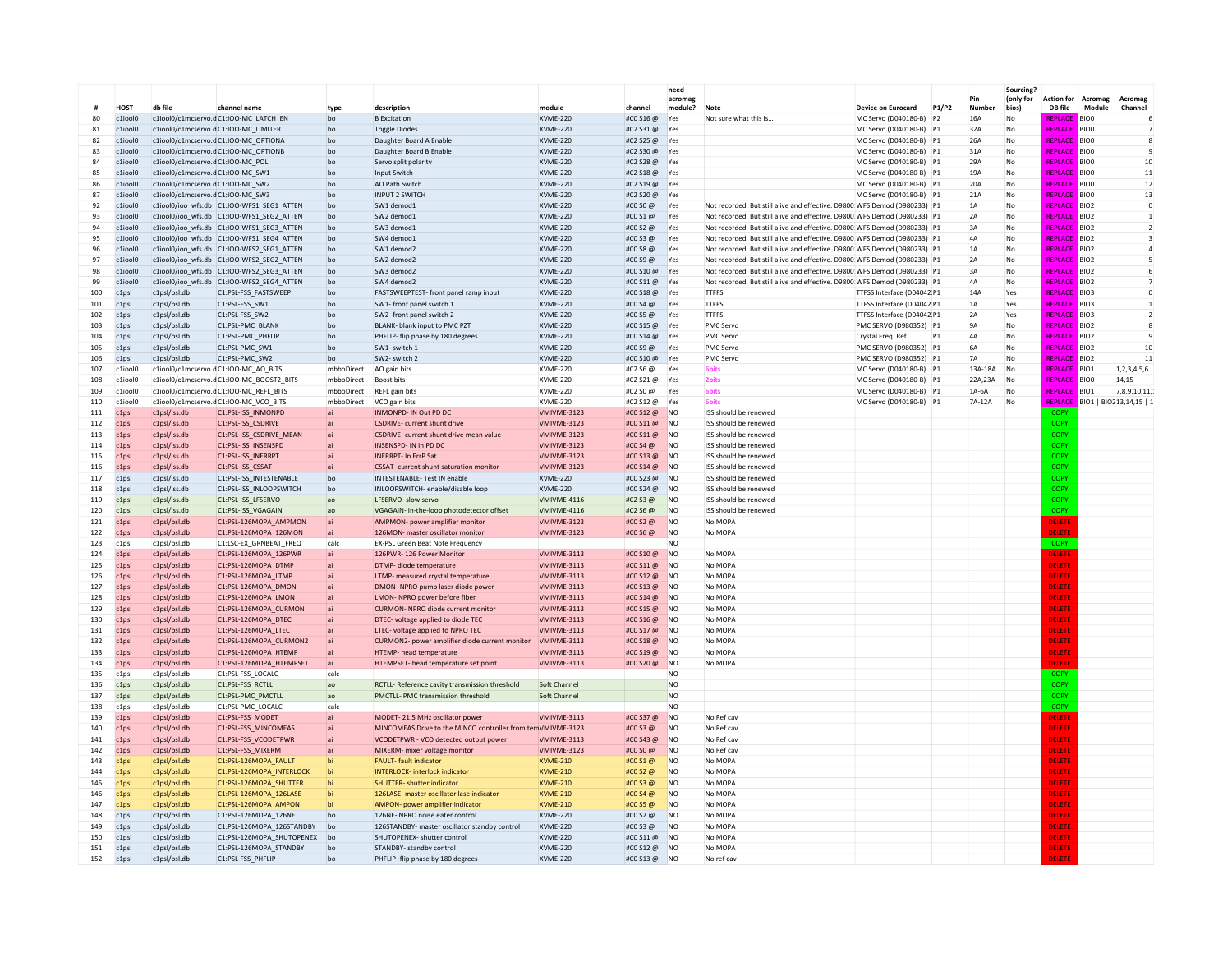|            |                                      |                                          |                                                                                          |              |                                                                                         |                             |                      | need                   |                          |                    |              |               | Sourcing?<br>(only for |                              |                   |                    |
|------------|--------------------------------------|------------------------------------------|------------------------------------------------------------------------------------------|--------------|-----------------------------------------------------------------------------------------|-----------------------------|----------------------|------------------------|--------------------------|--------------------|--------------|---------------|------------------------|------------------------------|-------------------|--------------------|
|            | <b>HOST</b>                          | db file                                  | channel name                                                                             | type         | description                                                                             | module                      | channe               | acromag<br>module?     | <b>Note</b>              | Device on Eurocard | <b>P1/P2</b> | Pin<br>Number | bios)                  | <b>Action for</b><br>DB file | Acromag<br>Module | Acromag<br>Channel |
| 153        | c1psl                                | c1psl/psl.db                             | C1:PSL-FSS_VCOTESTSW                                                                     | bo           | VCOTESTSW - VCO test switch                                                             | <b>XVME-220</b>             | #C0 S16 @            | <b>NO</b>              | No ref cav               |                    |              |               |                        | DELETI                       |                   |                    |
| 154        | c1 <sub>DS</sub>                     | c1psl/psl.db                             | C1:PSL-FSS VCOWIDESW                                                                     | bo           | VCOWIDESW - VCO wideband input switch                                                   | <b>XVME-220</b>             | #CO S17 @            | <b>NO</b>              | No ref cay               |                    |              |               |                        | DELETE                       |                   |                    |
| 155        | c1 <sub>DS</sub>                     | c1psl/psl.db                             | C1:PSL-126MOPA_126CURADJ                                                                 | ao           | 126CURADJ- master oscillator current adjust                                             | VMIVME-4116                 | #CO SO @             | <b>NO</b>              | No MOPA                  |                    |              |               |                        | DELETE                       |                   |                    |
| 156        | c1 <sub>ps</sub>                     | c1psl/psl.db                             | C1:PSL-126MOPA_DCAMP                                                                     | ao           | DCAMP- power amplifier DC current adjust                                                | VMIVMF-4116                 | #COS4@               | N <sub>O</sub>         | No MOPA                  |                    |              |               |                        | DELETE                       |                   |                    |
| 157        | c1 <sub>ps</sub>                     | c1psl/psl.db                             | C1:PSL-126MOPA_DCAMP                                                                     | ao           | DCAMP- power amplifier DC current adjust. This is                                       | theVMIVME-4116              | #CO S3 @             | <b>NO</b>              | No MOPA                  |                    |              |               |                        | DELETE                       |                   |                    |
| 158<br>159 | c1 <sub>ps</sub><br>c1psl            | c1psl/psl.db<br>c1psl/psl.db             | C1:PSL-FSS_PHCON<br>C1:PSL-FSS_RFADJ                                                     | ao           | PHCON- phase shifter control<br>RFADJ- Amplitude control for Pockels cell drive         | VMIVME-4116<br>VMIVME-4116  | #C1 S0 @<br>#C1 S1 @ | <b>NO</b><br><b>NO</b> | No Ref cav<br>No Ref cav |                    |              |               |                        | DELETE<br>DELETE             |                   |                    |
| 160        | c1 <sub>DS</sub>                     | c1psl/psl.db                             | C1:PSL-FSS_TIDALINPUT                                                                    | ao<br>ai     | TIDALINPUT- tidal actuator input                                                        | VMIVME-3123                 | #CO S3 @             | <b>NO</b>              | No Ref cav               |                    |              |               |                        | DELETI                       |                   |                    |
| 161        | c <sub>1ps</sub>                     | c1psl/psl.db                             | C1:PSL-FSS_TIDALOUT                                                                      | ai           | TIDALOUT- drive to the reference cavity heater                                          | VMIVME-3113                 | #CO S28 @            | <b>NO</b>              | No Ref cav               |                    |              |               |                        | DELETE                       |                   |                    |
| 162        | c1psl                                | c1psl/psl.db                             | C1:PSL-FSS_TIDALSET                                                                      | ao           | TIDALSET-tidal actuator VME setpoint offset                                             | VMIVME-4116                 | #C2 S5 @             | <b>NO</b>              | No Ref cav               |                    |              |               |                        | <b>DELET</b>                 |                   |                    |
| 163        | c1psl                                | c1psl/psl.db                             | C1:PSL-126MOPA_BEAMON                                                                    | cald         | BEAMON-10-W beam visibility logica                                                      |                             |                      | N <sub>C</sub>         |                          |                    |              |               |                        | COPY                         |                   |                    |
| 164        | c1 <sub>ps</sub>                     | c1psl/psl.db                             | C1:PSL-FSS SLOWLOOI                                                                      |              | SLOWLOOP- frequency servo slow loop enable                                              | Soft Channel                |                      | <b>NO</b>              |                          |                    |              |               |                        | COPY                         |                   |                    |
| 165        | c1psl                                | c1psl/psl.db                             | C1:PSL-PMC_LOCK                                                                          | mbb          | LOCK- PMC servo lock acquisition enable                                                 |                             |                      | <b>NO</b>              |                          |                    |              |               |                        | COPY                         |                   |                    |
| 166        | c1ps                                 | c1psl/psl.db                             | C1:PSL-FSS LOCK                                                                          | mbbi         | LOCK- frequency servo lock acquisition enable                                           |                             |                      | <b>NO</b>              |                          |                    |              |               |                        | COPY                         |                   |                    |
| 167        | c1 <sub>DS</sub>                     | c1psl/psl.db                             | C1:PSL-AUTOLOCK_BEAT                                                                     | bi           | <b>PSL AL Heartbeat</b>                                                                 |                             |                      | <b>NO</b>              |                          |                    |              |               |                        | COPY                         |                   |                    |
| 168        | c1psl                                | c1psl/dc.db                              | C1:PSL-ISS_SLOWKD                                                                        | ao           | SLOWKD-SLOW loop derivative gain                                                        | Soft Channel                |                      | <b>NO</b>              |                          |                    |              |               |                        | COPY                         |                   |                    |
| 169        | c1 <sub>ps</sub>                     | c1psl/dc.db                              | C1:PSL-ISS_SLOWKI                                                                        | ao           | SLOWKI- SLOW loop integral gain                                                         | Soft Channel                |                      | <b>NO</b><br><b>NO</b> |                          |                    |              |               |                        | COPY                         |                   |                    |
| 170<br>171 | c1 <sub>ps</sub><br>c1psl            | c1psl/dc.db<br>c1psl/dc.db               | C1:PSL-ISS_SLOWKP<br>C1:PSL-ISS_LOCKEDLEVEL                                              | ao<br>ao     | SLOWKP- SLOW loop proportional gain<br>LOCKEDLEVEL                                      | Soft Channel<br>Soft Channe |                      | <b>NO</b>              |                          |                    |              |               |                        | COPY<br>COPY                 |                   |                    |
| 172        | c1 <sub>DS</sub>                     | c1psl/dc.db                              | C1:PSL-126MOPA_AMPLIMIT                                                                  | ao           | AMPLIMIT- power amplifier diode current limit                                           | Soft Channel                |                      | <b>NO</b>              |                          |                    |              |               |                        | COPY                         |                   |                    |
| 173        | c1 <sub>DS</sub>                     | c1psl/dc.db                              | C1:PSL-126MOPA_IMAX                                                                      | ao           | IMAX- maximum diode current                                                             | Soft Channel                |                      | <b>NO</b>              |                          |                    |              |               |                        | COPY                         |                   |                    |
| 174        | c1psl                                | c1psl/dc.db                              | C1:PSL-ISS_TIMEOUT                                                                       | ao           | TIMEOUT- loop sampling time                                                             | Soft Channe                 |                      | <b>NO</b>              |                          |                    |              |               |                        | COPY                         |                   |                    |
| 175        | c1 <sub>ps</sub>                     | c1psl/dc.db                              | C1:PSL-ISS_SETPT                                                                         | ao           | SETPT- intensity stabilisation set point                                                | Soft Channel                |                      | <b>NO</b>              |                          |                    |              |               |                        | COPY                         |                   |                    |
| 176        | c1 <sub>ps</sub>                     | c1psl/dc.db                              | C1:PSL-ISS_SOFTWAREVERSION                                                               | stringin     | <b>ISS Control Version Number</b>                                                       |                             |                      | N <sub>O</sub>         |                          |                    |              |               |                        | COPY                         |                   |                    |
| 177        | c1 <sub>ps</sub>                     | c1psl/dc.db                              | C1:PSL-ISS_FEEDBACK                                                                      |              | <b>FEEDBACK- enable feedback</b>                                                        | Soft Channe                 |                      | <b>NO</b>              |                          |                    |              |               |                        | COPY                         |                   |                    |
| 178        | c1 <sub>DS</sub>                     | c1psl/dc.db                              | C1:PSL-ISS DEBUG                                                                         | hi           | DEBUG- enable the DEBUG mode for state code                                             | Soft Channel                |                      | <b>NO</b>              |                          |                    |              |               |                        | COPY                         |                   |                    |
| 179        | c1 <sub>DS</sub>                     | c1psl/dc.db                              | C1:PSL-ISS ENABLEPID                                                                     | hi           | <b>ENABLEPID- enable PID control of the diode current</b>                               | Soft Channe                 |                      | <b>NO</b>              |                          |                    |              |               |                        | COPY                         |                   |                    |
| 180        | c1 <sub>ps</sub>                     | c1psl/slowpid.db                         | C1:PSL-FSS_SLOWKD                                                                        | $a^{\alpha}$ | SLOWKD-SLOW loop derivative gain                                                        | Soft Channel                |                      | <b>NO</b><br><b>NO</b> |                          |                    |              |               |                        | COPY                         |                   |                    |
| 181<br>182 | c1 <sub>ps</sub><br>c1 <sub>ps</sub> | c1psl/slowpid.db<br>c1psl/slowpid.db     | C1:PSL-FSS_SLOWKI<br>C1:PSL-FSS_SLOWKP                                                   | ao<br>ao     | SLOWKI- SLOW loop integral gain                                                         | Soft Channe<br>Soft Channel |                      | <b>NO</b>              |                          |                    |              |               |                        | COPY<br>COPY                 |                   |                    |
| 183        | c1psl                                | c1psl/slowpid.db                         | C1:PSL-FSS_LOCKEDLEVEL                                                                   | ao           | SLOWKP- SLOW loop proportional gain<br>LOCKEDLEVEL- Locked reference cavity light level | Soft Channe                 |                      | <b>NO</b>              |                          |                    |              |               |                        | COPY                         |                   |                    |
| 184        | c1psl                                | c1psl/slowpid.db                         | C1:PSL-FSS_TIMEOUT                                                                       | ao           | TIMEOUT- PID loop sampling time                                                         | Soft Channel                |                      | <b>NO</b>              |                          |                    |              |               |                        | COPY                         |                   |                    |
| 185        | c1psl                                | c1psl/slowpid.db                         | C1:PSL-FSS_SLOWVERSION                                                                   | stringin     | SLOW Loop version number                                                                |                             |                      | N <sub>O</sub>         |                          |                    |              |               |                        | COPY                         |                   |                    |
| 186        | c1psl                                | c1psl/slowpid.db                         | C1:PSL-FSS SLOWLOOR                                                                      | bi           | SLOWLOOP- frequency servo slow loop enable                                              | Soft Channe                 |                      | <b>NO</b>              |                          |                    |              |               |                        | COPY                         |                   |                    |
| 187        | c1psl                                | c1psl/slowpid.db                         | C1:PSL-FSS DEBUG                                                                         | bi           | DEBUG- enable debugging messages to be printed                                          | Soft Channe                 |                      | <b>NO</b>              |                          |                    |              |               |                        | COPY                         |                   |                    |
| 188        | c1 <sub>ps</sub>                     | c1psl/slowpid.db                         | C1:PSL-FSS_SLOWBEAT                                                                      | bi           | PSL FSS Slow Servo Heartbea                                                             |                             |                      | <b>NO</b>              |                          |                    |              |               |                        | COPY                         |                   |                    |
| 189        | c1psl                                | c1psl/slowpid.db                         | C1:PSL-FSS_RCPIDKD                                                                       | ao           | RCPIDKD-RCPID loop derivative gain                                                      | Soft Channel                |                      | <b>NO</b>              |                          |                    |              |               |                        | COPY                         |                   |                    |
| 190        | c1psl                                | c1psl/slowpid.db                         | C1:PSL-FSS_RCPIDKI                                                                       | ao           | RCPIDKI- RCPID loop integral gain                                                       | Soft Channel                |                      | <b>NO</b>              |                          |                    |              |               |                        | COPY                         |                   |                    |
| 191        | c1 <sub>DS</sub>                     | c1psl/slowpid.db                         | C1:PSL-FSS RCPIDKP                                                                       | ao           | RCPIDKP- RCPID loop proportional gain                                                   | Soft Channel                |                      | <b>NO</b><br><b>NO</b> |                          |                    |              |               |                        | COPY                         |                   |                    |
| 192<br>193 | c1 <sub>ps</sub><br>c1psl            | c1psl/slowpid.db<br>c1psl/slowpid.db     | C1:PSL-FSS_RCPID_TIMEOUT<br>C1:PSL-FSS_RCPID_SETPOINT                                    | ao<br>ao     | TIMEOUT-RCPID loop sampling time<br>SETPOINT - servo setpoint                           | Soft Channe<br>Soft Channel |                      | <b>NO</b>              |                          |                    |              |               |                        | COPY<br>COPY                 |                   |                    |
| 194        | c1 <sub>ps</sub>                     | c1psl/slowpid.db                         | C1:PSL-FSS_RCPIDLOOF                                                                     |              | RCPIDLOOP- loop enable                                                                  | Soft Channe                 |                      | <b>NO</b>              |                          |                    |              |               |                        | COPY                         |                   |                    |
| 195        | c1psl                                | c1psl/slowpid.db                         | C1:PSL-FSS_RCPIDBEAT                                                                     | bi           | PSL RC thermal PID Servo Heartbeat                                                      |                             |                      | <b>NO</b>              |                          |                    |              |               |                        | COPY                         |                   |                    |
| 196        | c1psl                                | c1psl/Pcount.db                          | C1:PEM-count_date                                                                        | stringir     | Date of last particle counter measurement                                               |                             |                      | <b>NO</b>              |                          |                    |              |               |                        | COPY                         |                   |                    |
| 197        | c1ps                                 | c1psl/Pcount.db                          | C1:PEM-count time                                                                        | stringin     | Time of last particle counter measurement                                               |                             |                      | N <sub>O</sub>         |                          |                    |              |               |                        | COPY                         |                   |                    |
| 198        | c1psl                                | c1psl/Pcount.db                          | C1:PEM-count_half                                                                        |              | Particle count for 0.5 micron                                                           | Soft Channe                 |                      | <b>NO</b>              |                          |                    |              |               |                        | COPY                         |                   |                    |
| 199        | c1psl                                | c1psl/Pcount.db                          | C1:PEM-count full                                                                        | <b>ai</b>    | Particle count for 1.0 micror                                                           | Soft Channe                 |                      | <b>NO</b>              |                          |                    |              |               |                        | COPY                         |                   |                    |
| 200        | c1 <sub>ps</sub>                     | c1psl/Pcount.db                          | C1:PEM-count temp                                                                        |              | Particle counter temperature                                                            | Soft Channel                |                      | <b>NO</b>              |                          |                    |              |               |                        | COPY                         |                   |                    |
| 201        | c1psl                                | c1psl/Pcount.db                          | C1:PEM-count_hum                                                                         |              | Particle counter humidity                                                               | Soft Channe                 |                      | <b>NO</b><br><b>NO</b> |                          |                    |              |               |                        | COPY                         |                   |                    |
| 202<br>203 | c1psl<br>c1 <sub>DS</sub>            | c1psl/pslstatus.db<br>c1psl/pslstatus.db | C1:PSL-STAT_ISS_NOM_VGAGAIN<br>C1:PSL-STAT_ISS_VGAGAIN_TOL                               | ao<br>ao     | <b>PSL Nominal ISS Gair</b><br>PSL ISS Gain Tolerance                                   |                             |                      | <b>NO</b>              |                          |                    |              |               |                        | COPY<br>COPY                 |                   |                    |
| 204        | c1 <sub>ps</sub>                     | c1psl/pslstatus.db                       | C1:PSL-STAT_FSS_REF_T_MIN                                                                | ao           | PSL Minimum Ref Cay Trans                                                               |                             |                      | N <sub>O</sub>         |                          |                    |              |               |                        | COPY                         |                   |                    |
| 205        | c1 <sub>ps</sub>                     | c1psl/pslstatus.db                       | C1:PSL-STAT_FSS_MIN_LO                                                                   | ao           | PSL Minimum FSS LO Input                                                                |                             |                      | <b>NO</b>              |                          |                    |              |               |                        | COPY                         |                   |                    |
| 206        | c1 <sub>ps</sub>                     | c1psl/pslstatus.db                       | C1:PSL-STAT_FSS_MAX_FAST_V                                                               | ac           | PSL Max Voltage for Fast PZT                                                            |                             |                      | <b>NO</b>              |                          |                    |              |               |                        | COPY                         |                   |                    |
| 207        | c1psl                                | c1psl/pslstatus.db                       | C1:PSL-STAT_FSS_NOM_C_GAIN                                                               | ac           | PSL Nominal FSS Common Gair                                                             |                             |                      | <b>NO</b>              |                          |                    |              |               |                        | COPY                         |                   |                    |
| 208        | c1psl                                | c1psl/pslstatus.db                       | C1:PSL-STAT_FSS_C_GAIN_TOL                                                               | ao           | PSL FSS Common Gain Tolerance                                                           |                             |                      | <b>NO</b>              |                          |                    |              |               |                        | COPY                         |                   |                    |
| 209        | c1 <sub>DS</sub>                     | c1psl/pslstatus.db                       | C1:PSL-STAT_FSS_NOM_F_GAIN                                                               | ao           | PSL Nominal FSS Fast Gain                                                               |                             |                      | <b>NO</b>              |                          |                    |              |               |                        | COPY                         |                   |                    |
| 210        | c1psl                                | c1psl/pslstatus.db                       | C1:PSL-STAT_FSS_F_GAIN_TOL                                                               | ao           | <b>PSL FSS Fast Gain Tolerance</b>                                                      |                             |                      | <b>NO</b>              |                          |                    |              |               |                        | COPY                         |                   |                    |
| 211        | c1psl                                | c1psl/pslstatus.db                       | C1:PSL-STAT_FSS_NOM_INOFFSET ao                                                          |              | PSL Nominal FSS Input Offset                                                            |                             |                      | <b>NO</b>              |                          |                    |              |               |                        | COPY                         |                   |                    |
| 212        | c1 <sub>ps</sub>                     | c1psl/pslstatus.db                       | C1:PSL-STAT_FSS_INOFFSET_TOL                                                             | ao           | PSL FSS Input Offset Tolerance                                                          |                             |                      | <b>NO</b>              |                          |                    |              |               |                        | COPY                         |                   |                    |
| 213<br>214 | c1psl<br>c1psl                       |                                          | c1psl/pslstatus.db C1:PSL-STAT_FSS_PH_INV<br>c1psl/pslstatus.db   C1:PSL-STAT_FSS_MO_MON | bo<br>ao     | PSL FSS Inv/Norm Ph<br>PSL Min Voltage for FSS PZT                                      |                             |                      | <b>NO</b><br><b>NO</b> |                          |                    |              |               |                        | COPY<br>COPY                 |                   |                    |
| 215        | c1 <sub>DS</sub>                     |                                          | c1psl/pslstatus.db   C1:PSL-STAT_FSS_NOM_PH_ADJ                                          | ao           | <b>PSL FSS Nominal Phase</b>                                                            |                             |                      | <b>NO</b>              |                          |                    |              |               |                        | COPY                         |                   |                    |
| 216        | c1 <sub>ps</sub>                     |                                          | c1psl/pslstatus.db    C1:PSL-STAT_FSS_PH_ADJ_TOL                                         | ao           | PSL FSS Phase Tolerance                                                                 |                             |                      | N <sub>O</sub>         |                          |                    |              |               |                        | COPY                         |                   |                    |
| 217        | c1 <sub>ps</sub>                     |                                          | c1psl/pslstatus.db    C1:PSL-STAT_FSS_NOM_RF_ADJ                                         | ao           | PSL Nominal FSS RF Output Adj                                                           |                             |                      | <b>NO</b>              |                          |                    |              |               |                        | COPY                         |                   |                    |
| 218        | c1 <sub>ps</sub>                     |                                          | c1psl/pslstatus.db    C1:PSL-STAT_FSS_RF_ADJ_TOL                                         |              | PSL FSS RF Output Adj. Tolerance                                                        |                             |                      | <b>NO</b>              |                          |                    |              |               |                        | COPY                         |                   |                    |
| 219        | c1psl                                |                                          | c1psl/pslstatus.db    C1:PSL-STAT_VCO_MIN_RFOUT                                          | ao           | PSL Minimum VCO Trans                                                                   |                             |                      | <b>NO</b>              |                          |                    |              |               |                        | COPY                         |                   |                    |
| 220        | c1psl                                |                                          | c1psl/pslstatus.db   C1:PSL-STAT_VCO_NOM_OUTADJ   ao                                     |              | PSL Nominal VCO Servo Gain                                                              |                             |                      | <b>NO</b>              |                          |                    |              |               |                        | COPY                         |                   |                    |
| 221        | c1 <sub>DS</sub>                     |                                          | c1psl/pslstatus.db    C1:PSL-STAT_VCO_OUTADJ_TOL                                         | lac          | PSL VCO Servo Gain Tolerance                                                            |                             |                      | <b>NO</b>              |                          |                    |              |               |                        | COPY                         |                   |                    |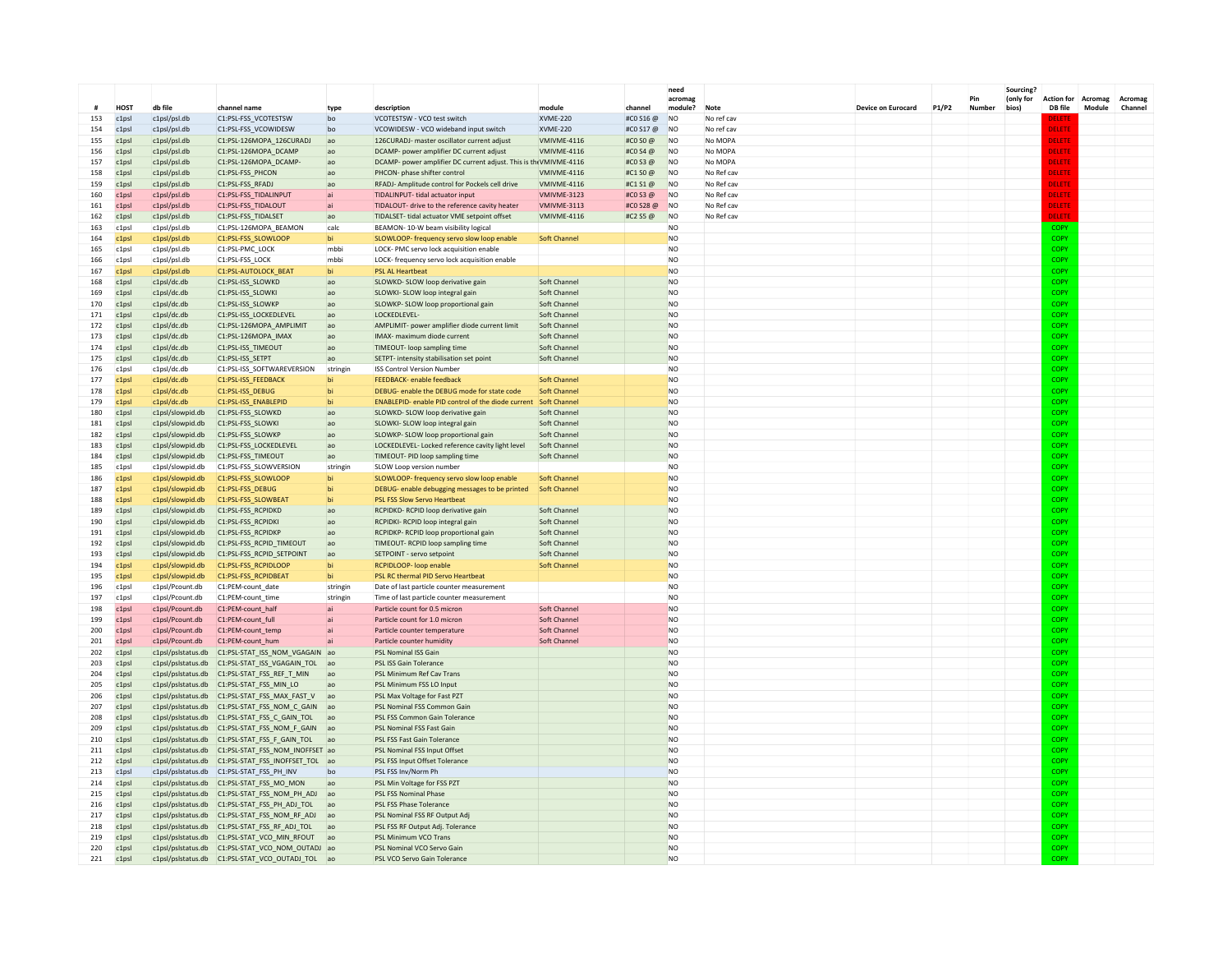|            |                                      |                                                                      |                                                                                                       |                |                                                                                            |                                    |                         | need<br>acromas                  |                                                  |                    |            | Pin          | Sourcing?<br>(only for | <b>Action for</b> | Acromag | Acromas |
|------------|--------------------------------------|----------------------------------------------------------------------|-------------------------------------------------------------------------------------------------------|----------------|--------------------------------------------------------------------------------------------|------------------------------------|-------------------------|----------------------------------|--------------------------------------------------|--------------------|------------|--------------|------------------------|-------------------|---------|---------|
|            | HO <sub>S</sub> T                    | db file                                                              | channel name                                                                                          | type           | description                                                                                | module                             | channel                 | module?                          | Note                                             | Device on Eurocard | P1/P2      | Number       | bios)                  | DB file           | Module  | Channel |
| 222        | c1 <sub>DS</sub>                     | c1psl/pslstatus.db                                                   | C1:PSL-STAT PMC MIN TRANS                                                                             | ao             | PSL Minimum PMC Trans                                                                      |                                    |                         | N <sub>O</sub>                   |                                                  |                    |            |              |                        |                   |         |         |
| 223        | c1 <sub>DS</sub>                     | c1psl/pslstatus.db                                                   | C1:PSL-STAT_PMC_MIN_LO                                                                                | ad             | PSL Minimum PMC LO Input                                                                   |                                    |                         | <b>NO</b>                        |                                                  |                    |            |              |                        | COPY              |         |         |
| 224        | c1 <sub>DS</sub>                     | c1psl/pslstatus.db                                                   | C1:PSL-STAT_PMC_MAX_PZT_V                                                                             | lad            | PSL Max Voltage for PMC PZT                                                                |                                    |                         | <b>NO</b>                        |                                                  |                    |            |              |                        | COPY              |         |         |
| 225        | c1psl                                |                                                                      | c1psl/pslstatus.db   C1:PSL-STAT_PMC_MIN_PZT_V                                                        | a <sub>o</sub> | PSL Min Voltage for PMC PZT                                                                |                                    |                         | N <sub>O</sub>                   |                                                  |                    |            |              |                        | COPY              |         |         |
| 226<br>227 | c1ns<br>c1ns                         | c1psl/pslstatus.db<br>c1psl/pslstatus.db                             | C1:PSL-STAT_PMC_NOM_GAIN<br>C1:PSL-STAT PMC GAIN TOL                                                  | ac<br>ac       | PSL PMC Nominal Gain<br>PSL PMC Gain Tolerance                                             |                                    |                         | N <sub>O</sub><br>N <sub>O</sub> |                                                  |                    |            |              |                        | COPY<br>COPY      |         |         |
| 228        | c1psl                                | c1psl/pslstatus.db                                                   | C1:PSL-STAT_PMC_NOM_INOFFSETao                                                                        |                | PSL Nominal PMC Input Offset                                                               |                                    |                         | N <sub>O</sub>                   |                                                  |                    |            |              |                        | COPY              |         |         |
| 229        | c1 <sub>DS</sub>                     | c1psl/pslstatus.db                                                   | C1:PSL-STAT PMC INOFFSET TOL ao                                                                       |                | PSL PMC Input Offset Tolerance                                                             |                                    |                         | <b>NO</b>                        |                                                  |                    |            |              |                        | COPY              |         |         |
| 230        | c1 <sub>DS</sub>                     | c1psl/pslstatus.db                                                   | C1:PSL-STAT PMC PH INV                                                                                | bc             | PSL PMC Inv/Norm Ph                                                                        |                                    |                         | <b>NO</b>                        |                                                  |                    |            |              |                        | COPY              |         |         |
| 231        | c1 <sub>DS</sub>                     | c1psl/pslstatus.db                                                   | C1:PSL-STAT PMC MO MON                                                                                | ao             | PSL Min Voltage for PMC PZT                                                                |                                    |                         | <b>NO</b>                        |                                                  |                    |            |              |                        | COPY              |         |         |
| 232        | c1 <sub>DS</sub>                     | c1psl/pslstatus.db                                                   | C1:PSL-STAT PMC NOM PH ADJ ao                                                                         |                | PSL PMC Nominal Phase                                                                      |                                    |                         | N <sub>O</sub>                   |                                                  |                    |            |              |                        | COPY              |         |         |
| 233        | c1 <sub>DS</sub>                     | c1psl/pslstatus.db                                                   | C1:PSL-STAT_PMC_PH_ADJ_TOL                                                                            | ad             | PSL PMC Phase Tolerance                                                                    |                                    |                         | N <sub>O</sub>                   |                                                  |                    |            |              |                        | COPY              |         |         |
| 234        | c1psl                                | c1psl/pslstatus.db                                                   | C1:PSL-STAT_PMC_NOM_RF_ADJ                                                                            |                | PSL Nominal PMC RF Output Adj                                                              |                                    |                         | <b>NO</b>                        |                                                  |                    |            |              |                        | COPY              |         |         |
| 235        | c1 <sub>DS</sub>                     | c1psl/pslstatus.db                                                   | C1:PSL-STAT PMC RF ADJ TOL                                                                            | lad            | PSL PMC RF Output Adi Tolerance                                                            |                                    |                         | <b>NO</b>                        |                                                  |                    |            |              |                        | COPY              |         |         |
| 236        | c1psl                                |                                                                      | c1psl/pslstatus.db C1:PSL-STAT_MOPA_MIN_OUT                                                           | lad            | PSL Minimum MOPA Outpu                                                                     |                                    |                         | <b>NO</b>                        |                                                  |                    |            |              |                        | DELETE            |         |         |
| 237        | c1 <sub>DS</sub>                     |                                                                      | c1psl/pslstatus.db  C1:PSL-STAT MOPA MIN 126OUT ao                                                    |                | PSL MOPA Minimum 126 output                                                                |                                    |                         | <b>NO</b>                        |                                                  |                    |            |              |                        | DELETE            |         |         |
| 238<br>239 | c1 <sub>DS</sub><br>c1 <sub>DS</sub> |                                                                      | c1psl/pslstatus.db  C1:PSL-STAT MOPA NOM MO I ao                                                      |                | PSL Nom. MOPA MO Current<br>PSL MOPA MO Current Tol                                        |                                    |                         | N <sub>O</sub><br>N <sub>O</sub> |                                                  |                    |            |              |                        | DELETE<br>DELETE  |         |         |
| 240        | c1psl                                |                                                                      | c1psl/pslstatus.db   C1:PSL-STAT_MOPA_MO_I_TOL   ao<br>c1psl/pslstatus.db   C1:PSL-STAT_MOPA_NOM_PA_I | lag            | PSL Nom. MOPA PA Current                                                                   |                                    |                         | <b>NO</b>                        |                                                  |                    |            |              |                        | DELETE            |         |         |
| 241        | c1psl                                |                                                                      | c1psl/pslstatus.db    C1:PSL-STAT_MOPA_PA_I_TOL                                                       | ad             | PSL MOPA PA Current To                                                                     |                                    |                         | <b>NO</b>                        |                                                  |                    |            |              |                        | DELETI            |         |         |
| 242        | c1psl                                |                                                                      | c1psl/pslstatus.db   C1:PSL-STAT_MOPA_NOM_MO_IALao                                                    |                | PSL Nominal MO Current Adiust                                                              |                                    |                         | <b>NO</b>                        |                                                  |                    |            |              |                        | DELETE            |         |         |
| 243        | c1 <sub>DS</sub>                     |                                                                      | c1psl/pslstatus.db  C1:PSL-STAT MOPA MO IADJ TOLao                                                    |                | PSL MO Current Tolerance                                                                   |                                    |                         | <b>NO</b>                        |                                                  |                    |            |              |                        | DELETE            |         |         |
| 244        | c1 <sub>ps</sub>                     |                                                                      | c1psl/pslstatus.db   C1:PSL-STAT_MOPA_NOM_PA_IAD.ao                                                   |                | PSL Nominal PA Current Adjust                                                              |                                    |                         | N <sub>O</sub>                   |                                                  |                    |            |              |                        | <b>DELETE</b>     |         |         |
| 245        | c1 <sub>ps</sub>                     |                                                                      | c1psl/pslstatus.db   C1:PSL-STAT_MOPA_PA_IADJ_TOL ao                                                  |                | PSL PA Current Tolerance                                                                   |                                    |                         | N <sub>O</sub>                   |                                                  |                    |            |              |                        | <b>DELETE</b>     |         |         |
| 246        | c1iool0                              | c1iool0/c1iooMZservC1:PSL-MZ_MZTLL                                   |                                                                                                       |                | MZTLL- MZ transmission threshold                                                           | Soft Channel                       |                         | <b>NO</b>                        | No mach zehnder exists                           |                    | ai         | 58           |                        | DELETE            |         |         |
| 247        | c1iool0                              |                                                                      | c1iool0/c1iooMZservC1:PSL-MZ_RFPDDC                                                                   | lai            | <b>RFPDDC-RFPD DC output</b>                                                               | VMIVME-3113                        | #CO S62 @               | <b>NO</b>                        | No mach zehnder exists                           |                    | ao         | 14           |                        | DELETE            |         |         |
| 248        | c1iool0                              | c1iool0/c1iooMZservC1:PSL-MZ_LODET                                   |                                                                                                       |                | LODET- detected local oscillator level                                                     | VMIVME-3113                        | #C1 S20 @               | <b>NO</b>                        | No mach zehnder exists                           |                    | bi         | $\mathbf{1}$ |                        | DELETE            |         |         |
| 249        | c1iool0                              |                                                                      | c1iool0/c1iooMZservC1:PSL-MZ MZTRANSPD                                                                |                | MZTRANSPD- Mach-Zehnder transmitted light                                                  | VMIVME-3113                        | #C1 S23 @               | N <sub>O</sub>                   | No mach zehnder exists                           |                    | bo         | 33           |                        | DELETE            |         |         |
| 250        | c1iool0                              | c1iool0/c1iooMZservC1:PSL-MZ PZT                                     |                                                                                                       |                | PZT-MZ PZT output                                                                          | VMIVME-3113                        | #C1 S22 @               | <b>NO</b>                        | No mach zehnder exists                           |                    | mbboDirect |              | 4 < 20                 | DELETE            |         |         |
| 251        | c1iool0                              | c1iool0/c1iooMZservC1:PSL-MZ_MZERF                                   |                                                                                                       | ai             | MZERR- error point                                                                         | VMIVME-3113                        | #C1 S21 @               | N <sub>O</sub><br><b>NO</b>      | No mach zehnder exists                           |                    |            |              |                        | DELETE            |         |         |
| 252<br>253 | c1iool0<br>c1iool0                   | c1iool0/c1iooMZservC1:PSL-MZ_SW1<br>c1iool0/c1iooMZservC1:PSL-MZ_SW2 |                                                                                                       | bo<br>bo       | SW1- switch 1<br>SW2- switch 2                                                             | <b>XVME-220</b><br><b>XVME-220</b> | #C1 S8 @<br>#C1 S9 @    | N <sub>O</sub>                   | No mach zehnder exists<br>No mach zehnder exists |                    |            |              |                        | DELETE<br>DELETE  |         |         |
| 254        | c1iool0                              | c1iool0/c1iooMZservC1:PSL-MZ_BLANK                                   |                                                                                                       | bo             | BLANK- blank input to MZ PZT                                                               | <b>XVME-220</b>                    | #C1 S10 @               | N <sub>O</sub>                   | No mach zehnder exists                           |                    |            |              |                        | DELETE            |         |         |
| 255        | c1iool0                              | c1iool0/c1iooMZservC1:PSL-MZ GAIN                                    |                                                                                                       | ao             | GAIN- overall pre-modecleaner servo loop gain                                              | <b>VMIVME-4116</b>                 | #C3 S5 @                | <b>NO</b>                        | No mach zehnder exists                           |                    |            |              |                        | DELETI            |         |         |
| 256        | $c1$ iool                            |                                                                      | c1iool0/c1iooM7servC1:PSI-M7_INOFESET                                                                 | $\overline{a}$ | <b>INOFFSET-</b> input offset trim                                                         | VMIVMF-4116                        | #C3 S6 @                | N <sub>O</sub>                   | No mach zehnder exists                           |                    |            |              |                        | <b>DELETI</b>     |         |         |
| 257        | c1iool0                              | c1iool0/c1iooMZservC1:PSL-MZ RAMP                                    |                                                                                                       | ao             | RAMP- pre-modecleaner lock acquisition ramp                                                | VMIVMF-4116                        | #C3 S7 @                | N <sub>O</sub>                   | No mach zehnder exists                           |                    |            |              |                        | <b>DELETI</b>     |         |         |
| 258        | c1iool0                              | c1iool0/c1iooMZservC1:PSL-MZ_LOCK                                    |                                                                                                       | mhh            | LOCK- Mach-Zehnder lock acquisition enable                                                 |                                    |                         | N <sub>O</sub>                   | No mach zehnder exists                           |                    |            |              |                        | DELETI            |         |         |
| 259        | c1iool0                              | c1iool0/ioo.db                                                       | C1:IOO-MC RFPD VC                                                                                     | ao             | MC RFPD bias voltage Adjust                                                                | <b>VMIVME-4116</b>                 | #CO S6 @                | <b>NO</b>                        | I believe this has never been used               |                    |            |              |                        | DELETE            |         |         |
| 260        | c1iool0                              | c1iool0/ioo.db                                                       | C1:IOO-MC_RFPD_TEMP                                                                                   | <b>ai</b>      | MC RFPD Temperature Sensor Readback                                                        | <b>VMIVMF-3113</b>                 | #CO S30 @               | N <sub>O</sub>                   | I believe this has never been used.              |                    |            |              |                        | ELETI             |         |         |
| 261        | $c1$ ioolo                           | c1iool0/ioo.db                                                       | C1:100-MC_I_MON                                                                                       | <b>lai</b>     | I&O Demod J Mon Readback                                                                   | VMIVMF-3113                        | #C1 S14 @               | <b>NO</b>                        |                                                  |                    |            |              |                        | <b>COPY</b>       |         |         |
| 262        | $c1$ ioolo                           | c1ionl0/ion.dh                                                       | C1:100-MC Q MON                                                                                       |                | I&O Demod O Mon Readback                                                                   | VMIVMF-3113                        | #C1 S15 @               | N <sub>O</sub>                   |                                                  |                    |            |              |                        | COPY              |         |         |
| 263        | c1iool0                              | c1iool0/ioo.db                                                       | C1:IOO-MC_RFPD_BIAS_ENABLE                                                                            | bo<br>hi       | <b>MC RFPD Bias Enable</b>                                                                 | <b>XVME-220</b>                    | #CO S21 @               | N <sub>O</sub>                   | To be reviewed                                   |                    |            |              |                        | COPY              |         |         |
| 264<br>265 | c1iool0<br>c1iool0                   | c1iool0/ioo.db<br>c1iool0/ioo.db                                     | C1:IOO-MC_RFPD_BIAS_STATUS<br>C1:IOO-MC_TRANS_SEG1                                                    |                | <b>MC RFPD Bias Enable Status</b><br>MC transmission QPD, Segment 1                        | <b>XVME-210</b><br>VMIVME-3113     | #CO S13 @<br>#CO \$36 @ | <b>NO</b><br><b>NO</b>           | To be reviewed<br>Replaced by the fast signals   |                    |            |              |                        | COPY<br>DELETE    |         |         |
| 266        | c1iool0                              | c1iool0/ioo.db                                                       | C1:IOO-MC TRANS SEG2                                                                                  | lai            | MC transmission QPD, Segment 2                                                             | VMIVME-3113                        | #CO S37 @               | N <sub>O</sub>                   | Replaced by the fast signals                     |                    |            |              |                        | DELETE            |         |         |
| 267        | $c1$ ioolo                           | c1ionl0/ion.dh                                                       | C1:IOO-MC TRANS SEG3                                                                                  | lai            | MC transmission QPD, Segment 3                                                             | VMIVMF-3113                        | #C0.538 $@$             | N <sub>O</sub>                   | Replaced by the fast signals                     |                    |            |              |                        | <b>DELETE</b>     |         |         |
| 268        | $c1$ ioolO                           | c1iool0/ioo.db                                                       | C1:IOO-MC_TRANS_SEG4                                                                                  |                | MC transmission QPD, Segment 4                                                             | VMIVMF-3113                        | #CO S39 @               | N <sub>O</sub>                   | Replaced by the fast signals                     |                    |            |              |                        | <b>DELETE</b>     |         |         |
| 269        | c1iool0                              | c1iool0/ioo.db                                                       | C1:IOO-MC_TRANS_VERT                                                                                  |                | MC transmission OPD, vertical                                                              | <b>VMIVMF-3113</b>                 | #CO S41 @               | N <sub>O</sub>                   | Replaced by the fast signals                     |                    |            |              |                        | DELETE            |         |         |
| 270        | c1iool0                              | c1iool0/ioo.db                                                       | C1:IOO-MC TRANS HOR                                                                                   |                | MC transmission QPD, horizontal                                                            | VMIVME-3113                        | #CO \$40 @              | <b>NO</b>                        | Replaced by the fast signals                     |                    |            |              |                        | DELETI            |         |         |
| 271        | c1iool0                              | c1iool0/ioo.db                                                       | C1:IOO-MC_REFL_SEG1                                                                                   |                | MC reflected QPD, Segment 1                                                                | VMIVME-3113                        | #CO \$43 @              | <b>NO</b>                        | No IMC REFL OPD                                  |                    |            |              |                        | DELETE            |         |         |
| 272        | c1iool0                              | c1iool0/ioo.db                                                       | C1:100-MC REFL SEG2                                                                                   |                | MC reflected QPD, Segment 2                                                                | VMIVME-3113                        | #CO S44 @               | N <sub>O</sub>                   | No IMC REFL QPD                                  |                    |            |              |                        | DELETE            |         |         |
| 273        | $c1$ ioolO                           | c1iool0/ioo.db                                                       | C1:IOO-MC REFL SEG3                                                                                   |                | MC reflected QPD, Segment 3                                                                | VMIVMF-3113                        | #CO \$45 @              | N <sub>O</sub>                   | No IMC REFL OPD                                  |                    |            |              |                        | <b>DELETE</b>     |         |         |
| 274        | $c1$ ioolO                           | c1iool0/ioo.db                                                       | C1:IOO-MC_REFL_SEG4                                                                                   |                | MC reflected QPD, Segment 4                                                                | <b>VMIVMF-3113</b>                 | #CO S46 @               | N <sub>0</sub>                   | No IMC REFL OPD                                  |                    |            |              |                        | DELETE            |         |         |
| 275        | c1iool0                              | c1iool0/ioo.db                                                       | C1:IOO-MC_REFL_VERT                                                                                   |                | MC reflected QPD, vertical                                                                 | VMIVME-3113                        | #CO S47 @               | <b>NO</b>                        | No IMC REFL QPD                                  |                    |            |              |                        | DELETE            |         |         |
| 276<br>277 | c1iool0<br>c1iool0                   | c1iool0/ioo.db<br>c1iool0/ioo.db                                     | C1:IOO-MC_REFL_HOR<br>C1:IOO-MC_REFL_SUM                                                              |                | MC reflected QPD, horizontal<br>MC reflected OPD, sum                                      | VMIVME-3113<br>VMIVME-3113         | #CO S48 @<br>#CO S49 @  | <b>NO</b><br><b>NO</b>           | No IMC REFL OPD<br>No IMC REFL OPD               |                    |            |              |                        | DELETE<br>DELETE  |         |         |
| 278        | c1iool0                              | c1iool0/ioo.db                                                       | C1:IOO-OPD ANG VERT                                                                                   | calc           |                                                                                            |                                    |                         | <b>NO</b>                        |                                                  |                    |            |              |                        | COPY              |         |         |
| 279        | c1iool0                              | c1iool0/ioo.db                                                       | C1:IOO-QPD_ANG_HOR                                                                                    | calc           |                                                                                            |                                    |                         | N <sub>O</sub>                   |                                                  |                    |            |              |                        | COPY              |         |         |
| 280        | c1iool0                              | c1iool0/ioo.db                                                       | C1:IOO-QPD ANG SUM                                                                                    | calc           |                                                                                            |                                    |                         | N <sub>O</sub>                   |                                                  |                    |            |              |                        | COPY              |         |         |
| 281        | c1iool0                              | c1iool0/ioo.db                                                       | C1:IOO-QPD_POS_HOR                                                                                    | calc           |                                                                                            |                                    |                         | <b>NO</b>                        |                                                  |                    |            |              |                        | COPY              |         |         |
| 282        | c1iool0                              | c1iool0/ioo.db                                                       | C1:IOO-OPD POS VERT                                                                                   | calc           |                                                                                            |                                    |                         | <b>NO</b>                        |                                                  |                    |            |              |                        | COPY              |         |         |
| 283        | c1iool0                              | c1iool0/ioo.db                                                       | C1:IOO-QPD_POS_SUM                                                                                    | cald           |                                                                                            |                                    |                         | N <sub>O</sub>                   |                                                  |                    |            |              |                        | COPY              |         |         |
| 284        | c1iool0                              | c1iool0/ioo.db                                                       | C1:IOO-MCRF AMPADJ                                                                                    | ao             | RF output amplitude adjust                                                                 | <b>VMIVME-4116</b>                 | #C3 S0 @                | <b>NO</b>                        | No longer there                                  |                    |            |              |                        | DELETI            |         |         |
| 285        | $c1$ ioolo                           | c1iool0/ioo.db                                                       | C1:IOO-F ONE AMPAD.                                                                                   | ao             | F1 sideband amplitude adjust                                                               | VMIVMF-4116                        | #C3 S1 @                | N <sub>O</sub>                   | No longer there                                  |                    |            |              |                        | DELETE            |         |         |
| 286        | c1iool0                              | c1iool0/ioo.db                                                       | C1:IOO-F_TWO_AMPADJ                                                                                   | ao             | F2 sideband amplitude adjust                                                               | VMIVME-4116                        | #C3 S2 @                | N <sub>O</sub>                   | No longer there                                  |                    |            |              |                        | DELETE            |         |         |
| 287        | c1iool0                              | c1iool0/ioo.db                                                       | C1:PSL-PMC_INPUT_DC                                                                                   |                | PMC Input DC Light Level                                                                   | VMIVME-3113                        | #CO S60 @               | <b>NO</b>                        | Have never seen the PD. To be reviewed           |                    |            |              |                        | <b>COPY</b>       |         |         |
| 288<br>289 | c1iool0<br>c1iool0                   | c1iool0/ioo.db<br>c1iool0/ioo.db                                     | C1:IOO-MC_L_FREQ_DIFF<br>C1:IOO-RFAMPD_11MHZ                                                          |                | Difference between the MC length and modulation<br>Power in the 11MHz band of IPPOS RFAMPD | r VMIVME-3113<br>VMIVME-3113       | #C1 S24 @<br>#C1 S25 @  | <b>NO</b><br><b>NO</b>           | Never seen<br>Old stochmon, I guess              |                    |            |              |                        | COPY<br>DELETI    |         |         |
| 290        | c1iool0                              | c1iool0/ioo.db                                                       | C1:IOO-RFAMPD_29_5MHZ                                                                                 |                | Power in the 29.5MHz band of IPPOS RFAMPD                                                  | VMIVME-3113                        | #C1 S26 @               | N <sub>O</sub>                   | Old stochmon. I guess                            |                    |            |              |                        | <b>FLETI</b>      |         |         |
|            |                                      |                                                                      |                                                                                                       |                |                                                                                            |                                    |                         |                                  |                                                  |                    |            |              |                        |                   |         |         |